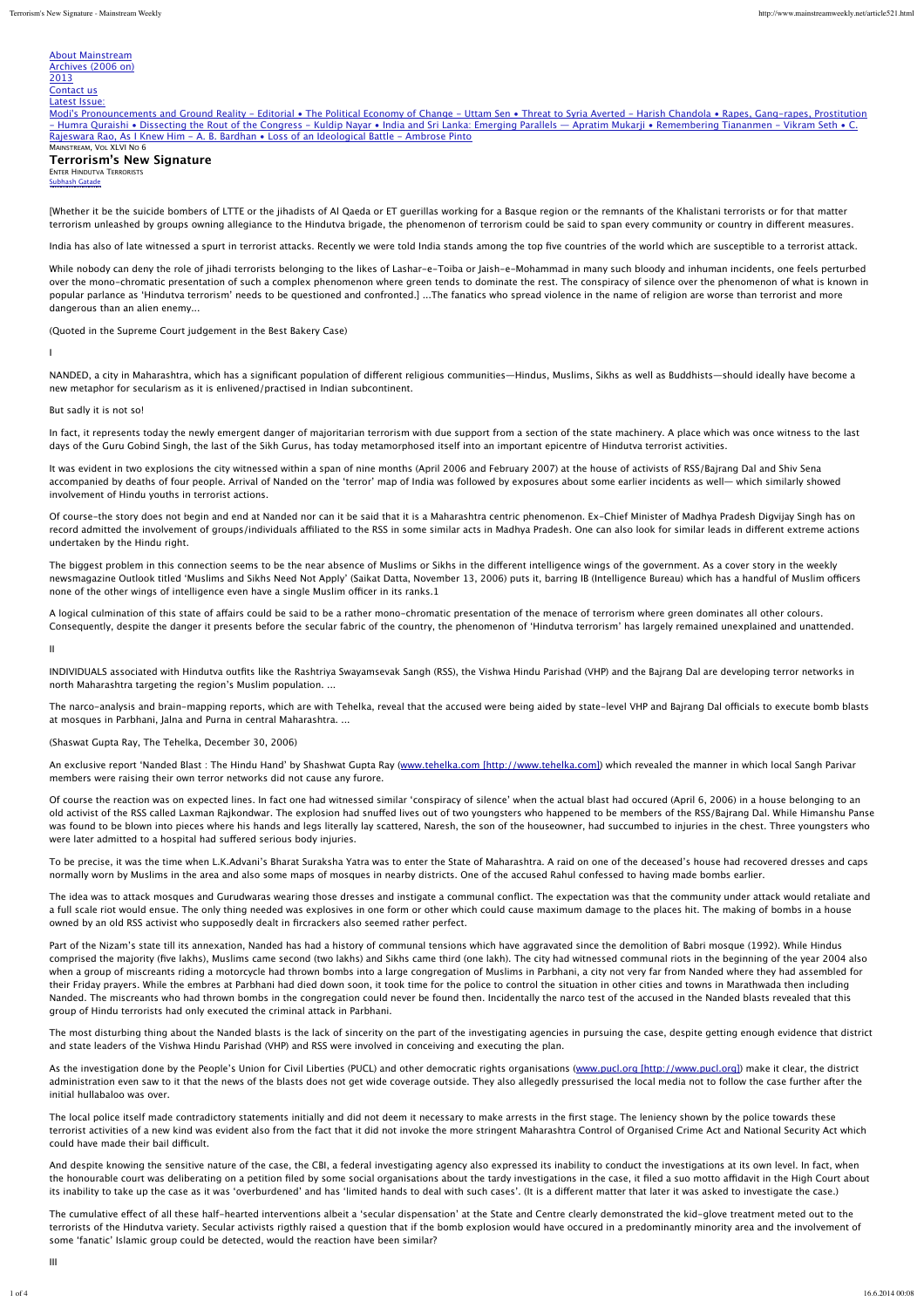JALGAON: (Maharashtra) Police is learnt to have seized explosive material from a residential complex in MIDC area. According to senior officials, during a police raid on Someshwar Somani's house police recovered 26 bags of ammonium nitrate, 500 detonators, 13 centrifuges etc which was meant for sale. (Jansatta, January 30, 2007)

The cavalier manner in which probe in the Nanded blasts were undertaken could be said to have prepared the ground for stepping up of similar activities in the area. A possible explosive incident in an area not very far from site of the first blast merely nine months after the first blast rather demonstrated this fact in a strong manner.

The said accident occured on February 10, 2007, at about 12.15 a.m. which killed 28-year-old Pandurang Ameelkanthwar on the spot as the biscuit boxes he was carrying exploded. His cousin, Dnaneshwar Manikwar, who sustained 72 per cent burns, died on February 16 at the JJ Hospital in Mumbai. The deceased Ameelkanthwar happened to be ex-Shakha Pramukh (Branch Head) of the Shiv Sena and was associated with the Bajrang Dal at the time of his death and hailed from an area called Rangargalli in Nanded which is a hotbed of Rightwing Hindu outfits.

Preliminary findings of Concerned Citizens Inquiry conducted by Justice Kolse-Patil, Teesta Setalvad and others which went to the site with a forensic expert, interviewed people around the area, spoke to the owner of the house, the civil surgeon, fire brigade officials, and senior police officials, contradict the tentative conclusions of the administration. According to them, it was not a fire accident, as it was made out to be, rather a possible explosive accident. (The Hindu, Thursday, February 22, 2007)

Neighbours from the locality where the explosion occured shared with the team some important information pertaining to the incident. According to them, there was a third person present at the spot who also got injured in the explosion (who does not find mention in the FIR) and a police officer who is part of the investigation actually supervised seizing and spiriting away of critical evidentiary material from the spot.

The fact finding team also noted that Dnaneshwar Manikwar, one of the accused who later died in the hospital, presented two versions about the cause of the accident. Initially he attributed the accident to the impact of a short circuit. Twenty hours later, he is learnt to have told the police that the two cousins had tried to set the godown on fire supposedly to claim insurance monies from the company.

It also felt that the State Police, especially the Superintendent of Police and Inspector General of Police, appeared to be in 'undue haste to close all possibilities of a liquid substance driven explosion, preferring to quote oral findings of forensic experts from Aurangabad who are reported to have told them that it was a petrol-ignited fire'. And despite the fact that the massive explosion had thrown the iron shutter of the godown to a distace of 40 feet, they insisted on calling it a petrol-ignited fire.

The fact finding team inferred that 'it was not a planned explosion but an impact explosion created due to the handling of large stocks of explosive/flammable materials stored here. This handling could have been for transportation to another place.'

But one of the most shocking observations which the team placed before the people is the 'nexus between some police officials and the rightwing Hindu outfits'. For the investigating team:

There is preliminary evidence to suggest some nexus between some police officials and the outfits that are using Nanded and the nearby belt to generate explosives and terror. Incidentally, Inspector Ramesh Bhurewar of the Nanded Police Station who is at the forefront of the present investigation was in charge of the investigation into the Parbhani blasts in which one person died and 40 were injured when similar low intensity explosives were placed in a mosque on April 25, 2003.

He arrested no one during long investigations. The FIR shockingly was only registered after a legislator, Fauzia Khan (NCP), raised a question in the State Assembly. Thereafter the inspector had closed the file (16/2003 dated November 21, 2003). He stated in his report that there were no accused in the matter. Following the Nanded blasts of April 2006 and brain mapping tests that the police conducted dated July 19, 2006, the accused admitted to having placed the bombs at Parbhani. The Nanded and state police are hence guilty of underplaying crimes wherein members of the minority community are the victims, causing a loss of face for the state police. (www.sabrang.com [http://www.sabrang.com])

The fact finding team demanded that the Central Government should keep a close watch and monitor the increasing low intensity terror generating activities being conducted by political outfits that are misusing the Hindu religion. Independent investigations under a team of officers known for their utter professionalism and neutrality are a must, an impartial inquiry into the Nanded incidents, Malegaon, and the Parbhani and Purna blasts needs to be instituted, which is open to the public, to first and foremost investigate whether State intelligence and police agencies are professional and neutral in investigating instances of politically driven Hindu Rightwing terrorism.

Nanded I followed by Nanded II, the saga of 'terrorist acts' involving activists/sympathisers of the Hindu extremist organisations does not end here. Post-independent history is replete with examples showing their participation in aggravating the communal situation, targetting a particular community, aiding and abetting a riot.

IV

AKLERA (RAJASTHAN): It couldn't be less subtle. A bright safron board welcomes you to the ''Ideal Hindu Village'', Mishroli. Nestled in picturesque green surroundings, the village has acquired this tag just this month. The past 10 days have seen armed Bajrang Dal activists on the rampage, driving out about 25 Muslim families from their homes, ransacking their houses and setting them on fire. ['Bajrang Dal activists made a village in Rajasthan Muslim free', The Indian Express (September 29, 2003)]

Amidst the ongoing controversy over the UPA Government's first anniversary celebration, not many took note of the Union Human Resources Development Ministry's significant decision to stop grants to 'Ekal Vidyalayas' (one-teacher schools) run by the so-called Friends of Tribal Society (FTS), in collaboration with the Vishwa Hindu Parishad (VHP), in the tribal belts of the country. The decision follows a study, which revealed that the FTS that was provided assistance by the erstwhile NDA Government since 1999-2000 under the "Innovative and Experimental Education Component of the Education Guarantee Scheme and Alternative and Innovative Education," was "misusing these funds and using the grants for creating disharmony amongst religious groups and creating a political cadre". ('Another Blow to VHP', Mukundan C. Menon, www.islaminterfaith. org)

It was only two years back that a website belonging to Terrorism Research Centre (TRC www.terrorism.com [http://www.terrorism.com]), a East Virginia based centre dealing with 'Terrorism and security related studies', declared the Rashtriya Swaymsevak Sangh (RSS) a 'terrorist organisation' and lumped it together with a host of jihadi and secessionist outfits. The said list of 'known terrorist groups in India' on the website bracketed the RSS alongwith other 'known names' in the field, namely, Al Badr, Al Mujaheedeen, Lashkar-e-Toiba to the likes of ULFA to the Hizbul Mujahedin.2 The most baffling part of the whole episode as far as ordinary workers of the Parivar was concerned was that the TRC was closely connected to the American Government. The credibility of this Centre vis-a-vis the US Government can be gauged from the fact that many of its directors and researchers have closely worked with the US Administration.

Coming close on the heels of the visa denial episode wherein Narendra Modi, the Chief Minister of Gujarat, was not allowed to travel to the USA by the US Government, this much larger indictment of the very raison d'etre of the Parivar, albeit by an institute close to the powers that be, did leave the Sangh bosses seething with anger. It is worth noting in this connection that it took more than eight months for the RSS to formally react to this assessment of the TRC. Although The Times of India (Times News Network) [Friday, May 27, 2005 08:18:15 am] carried a report about the same in its print as well as electronic edition, even a cursory glance at the website of TRC communicated then that the name of the RSS was added to the list way back in September 2004. Milli Gazette, a fortnightly published from India, had even reported about the same in its print edition in September 16-30, 2004 issue. Of course without going into the merits of the Terrorism Research Centre's nuanced observations vis-a-vis the RSS which demands a more detailed treatment of the matter, it would we good if we discern earlier records to see whether it is for the first time that the Hindutva brigade or any of its allied organisations or their activities have earned opprobrium under the 'terrorist' category.

It was only two years back that the US State Department added internet sites of certain organisations to the 'foreign terrorist organisations' list when "four Jewish Web sites deemed 'terrorist' (by Jerry Seper, The Washington Times)". Of course the unusual alliance between radical Jewish groups with Hindutva groups bringing together two extreme religious philosophies from different parts of the world is premised on the fact that they share a distant enemy, namely, the Muslims. The report stated: Four Internet Websites operated by two extremist Jewish groups have been included by the State Department on its list of "foreign terrorist organisations"—the first time the list has been extended to include Internet sites.

The listing, which went unnoticed when announced on October 3 in the Department's annual redesignation of the world's terrorist organisations, includes the four sites operated by the Kach and its offshoot, the Kahane Chai, both of which have been designated by the Department as terrorist organisations.

Interestingly one of these www.kahane.org [http://www.kahane.org] (http://www.redifmail.com/cgi-bin/r... [http://www.redifmail.com/cgi-bin

/red.cgi?red=www%2Ekahane%2Eorg]) has had an important relationship with Hinduunity.org. (which 'Promotes and Supports Ideals of Bajrang Dal : VHP youth with Bharat') The Hinduunity.org site then still showed a prominent hyperlink to the www.kahane.org [http://www.kahane.org] site. Secular activists in the States had known for long that the website of Hinduunity.org was hosted by Kahane.org. on a common server and bear the same IP address. The particulars were:devserver.gwsystems.co.il (67.153.104.163) (Ref.Notice recently published in the Federal Register. (Federal Register: October 10, 2003 (Volume 68, Number 197) Page: 58738-58739))

Four-and-a-half years back secular activists in the USA had, after a painstaking work, brought out a report 'Funding Hate' which had exposed the linkages between the funds collected by IDRF (an umbrella organisation floated by Hindutva brigade) which collected money in the USA and the way the money thus collected goes into sponsoring sectarian violence in India. A news item published in 'Financial Times, London had boldly stated 'Cut the flow of funds to instigators of sectarian violence'

India's Hard Men, page 16, 24 Feb. 2003 (no author's name given

. It needs to be noted that it was not alone in raising its voice against the modus operandi of the Hindutva formations in Western countries which supposedly had been aiding and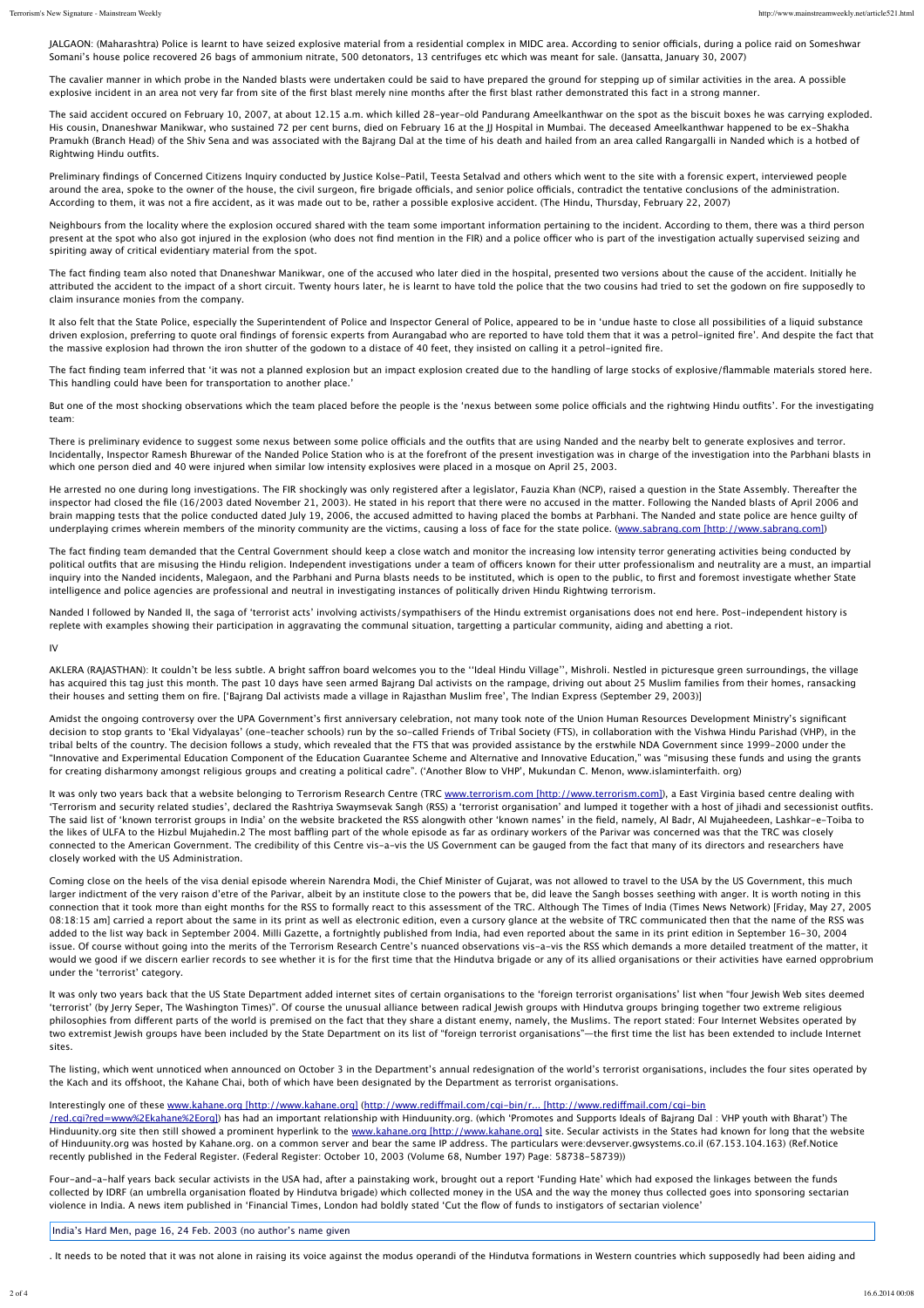abetting sectarian violence at home. The report unambiguously stated: A year ago India was scarred by some of the worst sectarian violence since partition, when up to 2000 Muslims were killed in pogroms in the western State of Gujarat, ostensibly sparked by an arson attack by Muslims on a train that killed 59 Hindu activists. Human rights organisations in India, the US and Europe implicated two organisations in the well-orchestrated attacks, the Vishwa Hindu Parishad (VHP or World Hindu Council) and its youth off-shoot, the Bajrang Dal (devotees of the monkey-god Hanuman).

Now a Finanacial Times investigation has established that these groups receive extensive funding from Indians abroad, collected mainly as tax-free charity donations to front organisations in the US and UK. This fund-raising is increasingly coming under scrutiny. So it should—as should the links between these groups and India's ruling Bharatiya Janata Party (BJP). Behind the VHP and Bajrang Dal stands a quasi-paramilitary body, the Rashtriya Swayamsevak Sangh (RSS or Association of National Volunteers), which is the mother organisation of the Hindu revivalist BJP. Described by Jawaharlal Nehru, India's first Prime minister, as "an Indian version of fascism", the RSS is at the centre of a protean network of front organisations. This structure facilitates arm's-length money-raising. It also makes it easier for the RSS to deny it is inciting agitation against Muslims and Christians.

Of course IDRF (India Development and Relief Fund), the US based charity organisation, also presented a report in defence of itself against charges made in a report published last year that it was closely afliated to the RSS and raised funds for sectarian causes in India. ('Not funding hate, says IDRF, The Hindu June 15, 2003) but that did not out much ice and it was largely ignored in the media.

V

...The Chief Minister said that the proof he has, is the candid admission by the RSS workers, who had been arrested earlier. Singh was speaking to mediapersons here at the airport. He said that the arrested RSS workers in their statement had said that they had planted bomb at a programme in Bhopal. He revealed that in 1993 when the bomb was being made in Seva Bharti office in Neemuch, it exploded.. ('CM ready to provide proof of Bomb making by RSS', September 11, 2003, Central Chronicle)

Can it be said that the involvement of the RSS and its affiliated organisations in acts which could be construed as terrorist in nature is a recent phenomenon or has it a long history behind it? Close watchers of the organisation since its inception have always watched with scepticism many of its activities which in today's understanding of things could be construed as 'terrorist acts', for example, making communally sensitive speeches which culminate in riotlike situation or taking out a religious procession from an area which is inhabited mainly by 'others' and provoke people to engage in violence. The manner in which its founding leaders supported 'ethnic cleansing' of Jews by Hitler and also proposed application of similar steps here could also be interpreted as supporting 'terrorism'.

Coming to concrete 'terrorist acts', a notable example of involvement of the RSS on the eve of partition itself pertains to the infamous 'Shikarpur bomb blasts' which saw deaths of two RSS activists.3

An article on 'RSS in Sindh : 1942-48' (Rita Kothari, July 8-15, 2006, Economic and Political Weekly) gives details of this bomb blast in the Shikarpur Colony of Karachi which witnessed deaths of two RSS activists Prabhu Badlani and Vasudev. According to her

....[I]n the Shikarpur colony of Karachi, the house of one Raibahadur Tolaram became the hideout for this cadre. The house was ostensibly taken over for tutoring students, and this turned out to be perfect camouflage for making bombs. The secret operation was going smoothly until on August 14, a powerful bomb accidentally exploded. It blew two swayamsewaks and the house to pieces. The two young men who died were Prabhu Badlani and Vasudev. The local police swooped down on the premises. All but one escaped. He was imprisoned and tortured for several months, until he was exchanged for another prisoner of war in 1949. There are contradictory opinions about the precise identity of this prisoner and his connections with the RSS. As she tells us, the aim of the whole operation which involved manufacturing of bombs with 'intense preparations on part of 21 young men' was to 'to blow up a few government structures before leaving'.

The memoirs of Rajeshwar Dayal, who happened to be Chief Secretary of Uttar Pradesh at the time of partition, provides shocking details of another kind. It gives damning evidence of RSS chief Golwalkar's plans to stage a pogrom of Muslims. It is a diferent matter that despite a clearcut case against Golwalkar, the then Chief Minister of UP, Gobind Ballabh Pant, refused to order his arrest. Taking benefit of this wavering on part of the government, Golwalkar promptly absconded and could be arrested only after Gandhi's assasination.

According to him, When communal tension was still at fever pitch, the DIG of Police of the Western Range, B.L. Jaitely, arrived at my house in great secrecy. He was accompanied by two of his officers who brought with them two large steel trunks securely locked. When the trunks were opened, they revealed the introvertible evidence of a dastardly conspiracy to create a communal holocaust throughout the western districts of the province. The trunks were crammed with blueprints of great accuracy and professionalism of every town and village in that vast area, prominently marking out the Muslim localities and habitations......

Timely raids conducted on the premises of the RSS had brought the conspiracy to light. The whole plot had been concerted under the direction and supervision of the Supremo of the organisation. Both Jaitley and I pressed for the immediate arrest of the prime accused, Shri Golwalkar, who was still in the area.

(Rajeswhwar Dayal, A Life of Our Times Delhi: Orient Longmans, 1999 pp. 93-94)

Pyarelal, the Secretary of Mahatma Gandhi during those tumultous times, tells us:

It was common knowledge that the RSS ...had been behind the bulk of the killings in the city (Delhi) as also in various other parts of India. (Mahatma Gandhi : The Last Phase, Navajivan Publishing House, Vol II, p. 439)

Diferent commissions of enquiry which looked into communal riots in post-independent India throw enough light on the role of RSS and other afliated organisations in those troubled times. Whether the Justice P. Jagmohan Reddy Commission of Enquiry which looked into riots in Ahmedabad and other places of Gujarat (1969) or Justic Madon Commission which analysed the riots in Bhiwandi, Maharashtra in the early seventies or the Justice Vidhayathil Commission which probed the Tellichery riots (1971), most of these commissions of enquiry have provided details of the involvement of the RSS or (its mass political platform) Bharatiya Jana Sangh or other afliated organisations in fomenting trouble. Justice Venugopal's report on the Kanyakumari riots of 1982 severly indict the RSS for its role in fomenting riots against the Christians. A joint report by Justice Sinha and Shamsul Hasan on the Bhagalpur riots also censure the RSS.

To illustrate how the RSS has received severe indictment at the hands of judges who looked into the disturbances, we could refer to Justice Venugopal as an example who sat on the Commission which inquired into the communal flare-up in Kanyakumari district in March 1982. According to Justice Venugopal, The RSS adopts a militant and aggressive attitude and sets itself as the champion of what it considers to be the rigths of Hindus against minorities. It has taken upon itself the task to teach the minority their place and if they are not willing to learn their place, teach them a lesson. The RSS has given respectability to communalism and communal riots and demoralise administration.

According to Justice Venugopal, the RSS methodology for provoking communal violence is: rousing communal feelings in the majority community, deepening fear in the majority community, infiltrating into the administration, training young people of the majority community in the use of weapons, spreading rumours to widen communal cleavage. Commenting on the shakhas which are organised under the name of physical training, it tells us:

The aim behind these activities appear to be to inculcate an attitude of militancy and training for any kind of civil strife (Quoted on page 9, The RSS and The BJP, A.G. Noorani, Leftword, 2000, Delhi)

VI

IT is a sad commentary on our times that despite a 'secular coalition' holding the reins of power at the Centre and in many States one does not see any sincere attempt to move beyond the post-9/11 mythology vis-a-vis terrorism which stigmatises and demonises Islam and Muslims.

One finds oneself in a peculiar situation where it is difficult to decipher any qualitative difference between the 'secular' Congress and the 'communal' BJP over their response to any terrorist act. We have been witness to the dilly-dallying adopted by the Congress after the Nanded blasts or Malegaon bomb blast, but the same Congress- led government had no qualms in targetting Muslims as a community after the July 2006 bomb blasts in Bombay.5

A logical fallout of this situation has been the failure to address terrorism unleashed by Hindutva activists/formations. The Malegaon bomb blast (September 8, 2006) was one of those rare occasions when even the Prime Minister acknowledged the possibility that the Sangh Parivar organisations could have a role in the blast. Emphasising the need to investigate the functioning of the Hindu Rightwing formations, he clearly stated that he could not confirm or rule out the possibility of the involvement of Bajrang Dal in the bloody act at Malegaon. He made this calibrated statement en route to Havana, while going for the NAM summit.4

The post-Malegaon bomb blast investigation underlined the gravity of the situation further. The police recovered bomb shells and 195 kgm. RDX from some Shankar Shelke's shop on September 16. This man, whose godown had stocked this, was found dead the next day and an employee of his was absconding. Similarly the recovery of more than 300 kgms of ammonium nitrate, timers and fusers from the house of a Sarpanch of a village few kms from Aurangabad also went unnoticed.

Interestingly the nation could never know all these details pertaining to the extremist Hindutva groups.

One possible reason behind the ostrich-like position vis-a-vis Hindutva terrorism could be that in this era of electoral democracy nobody wants to displease the broad masses of Hindu people whom these activists/formations claim to represent. With a Rightward shift in the polity where one witnesses a new common sense about Hindutva getting wider legitimacy, one hardly notices any questioning over the deliberate cover up of Hindutva terrorism.